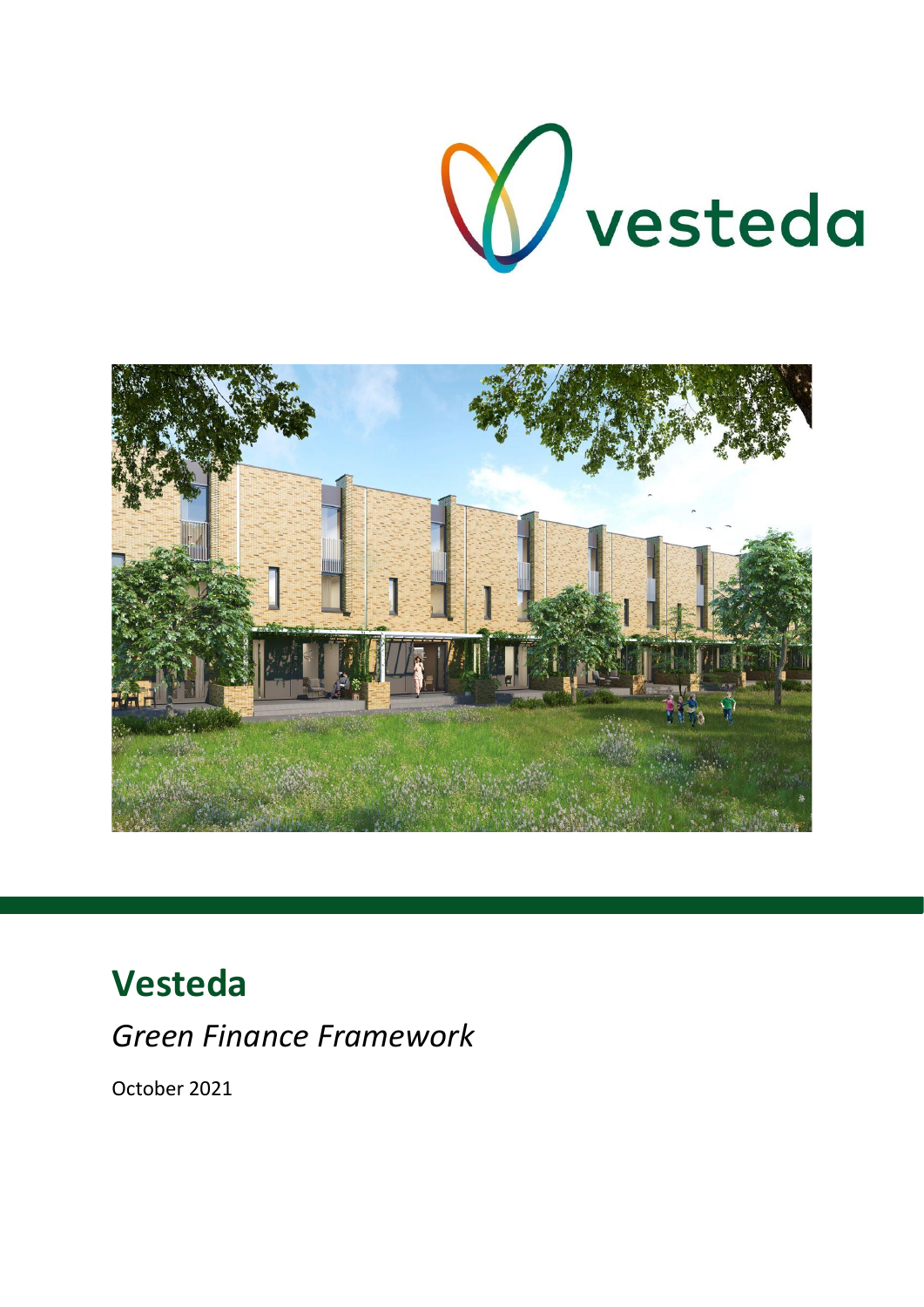

### **Index**

| 1.  |  |  |  |  |
|-----|--|--|--|--|
| 1.1 |  |  |  |  |
| 1.2 |  |  |  |  |
| 2.1 |  |  |  |  |
| 2.2 |  |  |  |  |
| 2.3 |  |  |  |  |
| 2.4 |  |  |  |  |
|     |  |  |  |  |
|     |  |  |  |  |
| 2.5 |  |  |  |  |
|     |  |  |  |  |
|     |  |  |  |  |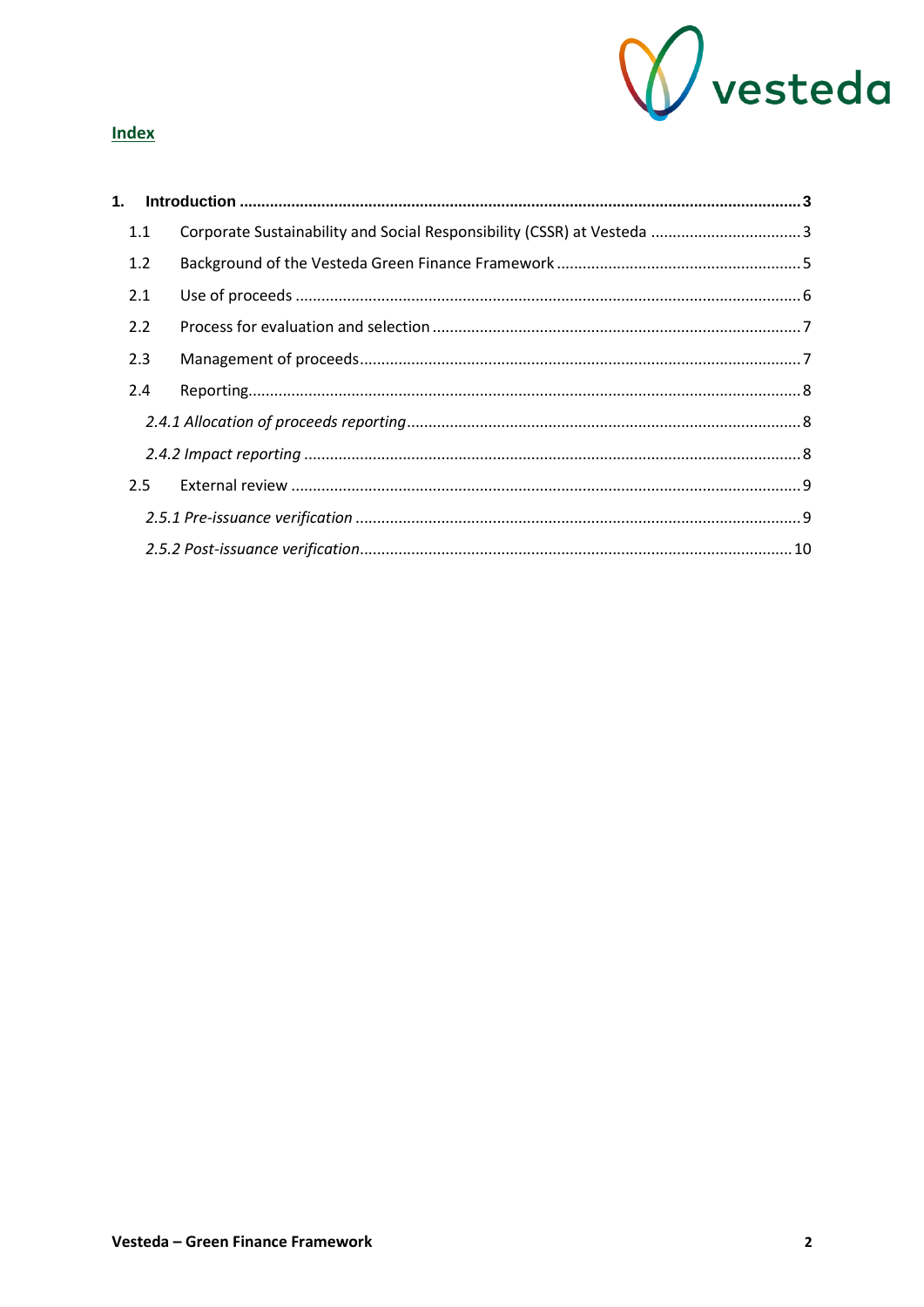

#### <span id="page-2-0"></span>**1. Introduction**

#### <span id="page-2-1"></span>**1.1 Corporate Sustainability and Social Responsibility (CSSR) at Vesteda**

Vesteda's CSSR goals are linked directly with the business targets of the organisation and are fully aligned with its mission. The CSSR plan is an integral part of the fund's business plan and is therefore firmly embedded in day-to-day business operations. Vesteda sees CSSR as vitally important for the long-term value development of its portfolio, the organisation as a whole and the society in which it operates.

Buildings are responsible for 36% of the energy usage and 25% of the total CO<sub>2</sub> emissions of the Netherlands<sup>1</sup>. Hence improving the energy efficiency of buildings will contribute significantly to the greenhouse gas emissions reduction targets of the country as set out in the Dutch Energy Agreement for Sustainable Growth. Vesteda is convinced that all its efforts on the CSSR front contribute, both directly and indirectly, to strengthen, improve and enhance the (social) responsibility of the fund and support the energy efficiency ambitions of the Netherlands.

Vesteda has laid down its CSSR goals in the "CSSR plan 2019 – 2023". This plan is drawn up in line with the three pillars of the ESG model: Environmental, Social, Governance:



## Energy labels development 2016-2020 (%)

*Figure 1 – EPC Label composition Vesteda portfolio (31-12-2020)*

<sup>1</sup> Monitor Energiebesparing Gebouwde Omgeving 2017, Rijksdienst voor Ondernemend Nederland (RVO).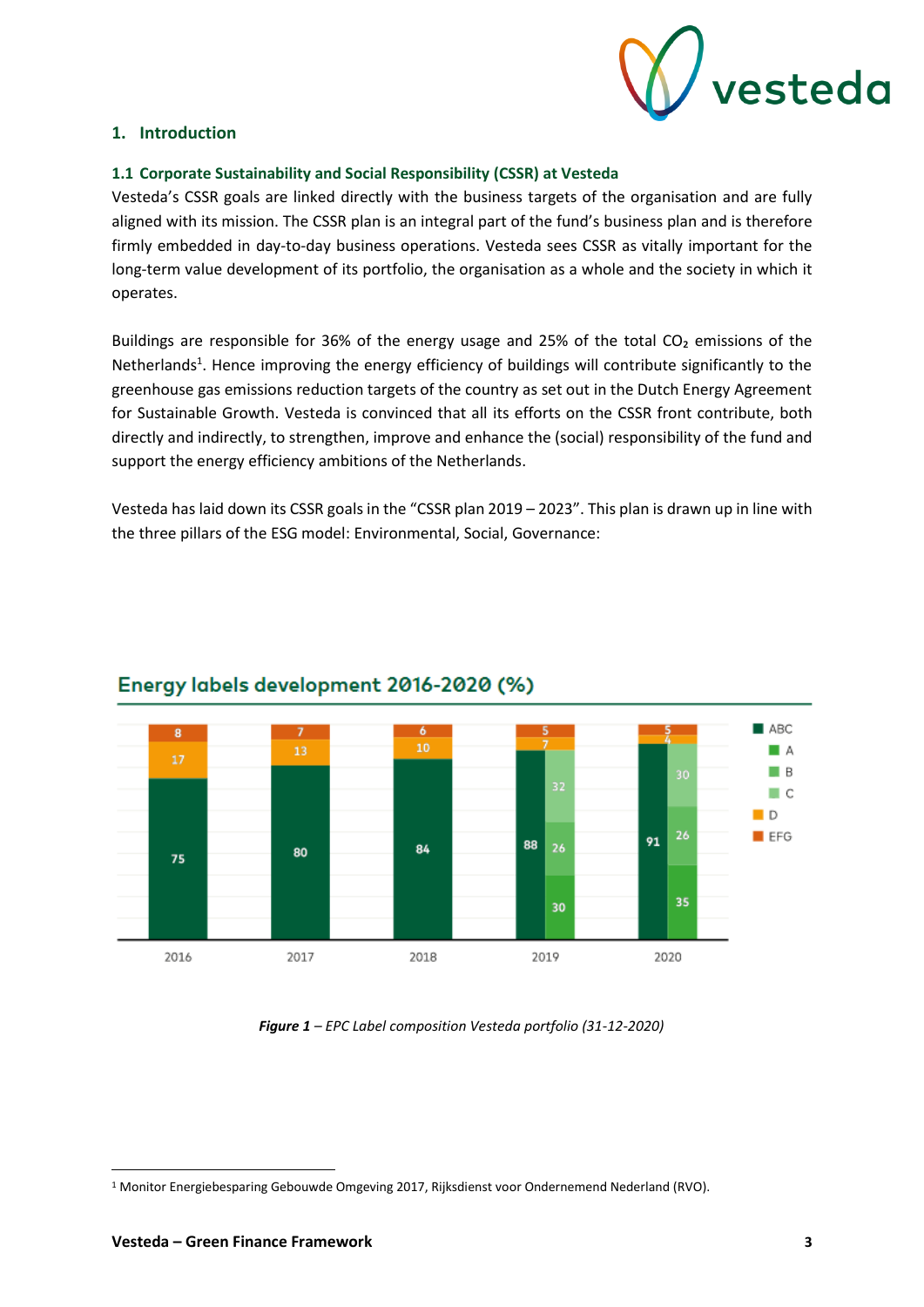

#### *Environment – Improve our sustainable performance*

This goal is an expression of Vesteda's desire to constantly improve its performance on the sustainability front. To further safeguard the attractiveness of the fund and optimise its long-term risk return ratio, Vesteda's strategy is to:

- Improve the energy performance of Vesteda's buildings. Our ambition for the future is to have green energy labels (A, B or C) for 99% of our portfolio by 2024. The technical state of city centre buildings and historical buildings, as well as local government regulations, make it nearly impossible to achieve 100% green labels by 2024.
- Ensure that the construction of new complexes and the maintenance of existing buildings is sustainable and environment friendly. Vesteda also impose these requirements on its business partners and suppliers.
- Reduce the use of resources and minimise the negative impact of the resources that are used. Vesteda measures and managesits consumption of energy and resources and, whenever possible, that of its tenants.

#### *Social – Engaged employees and socially engaged organisation*

This goal is an expression of Vesteda's efforts to increase awareness, participation and responsibility in the fields of sustainability and corporate responsibility. The organisation aims to encourage and increase the awareness, engagement and responsibility of its employees in the achievement of its CSSR goals as an integral part of Vesteda's business goals. In addition, the organisation aims to contribute to society in general and to the neighbourhoods where its complexes are located in particular. Vesteda's strategy is to:

- Stimulate and facilitate communities by increasing the social sustainability of complexes and increase sustainable awareness of the organisation's stakeholders.
- Increase well-being by increasing the healthiness of homes and increasing the health and wellbeing of employees. In its Health & Well-Being Policy, Vesteda outlines its goals and methods to increase the health of both tenants and employees.

#### *Governance – Responsible business and transparent organisation*

This goal is an expression of Vesteda's aim to be regarded as a sustainable fund by its stakeholders. The organisation aims to be open and transparent about its progress on the sustainability front and strives to meet the highest possible standards in reporting on CSSR-related activities. Vesteda's strategy is to:

- Apply GRI standards for reporting on CSSR in its annual report.
- Be transparent on its progress on CCSR and report on this in a structured fashion.
- Embrace the Sustainable Development Goals (SDGs). Vesteda has conducted an analysis to determine which SDGs are most relevant for its activities. For the three most material SDGs (SDG 7, 11 and 12, as highlighted in figure 2) specific actions and ambitions are developed. In the coming year, Vesteda has planned to develop SDG-proof indicators to measure and monitor its progress.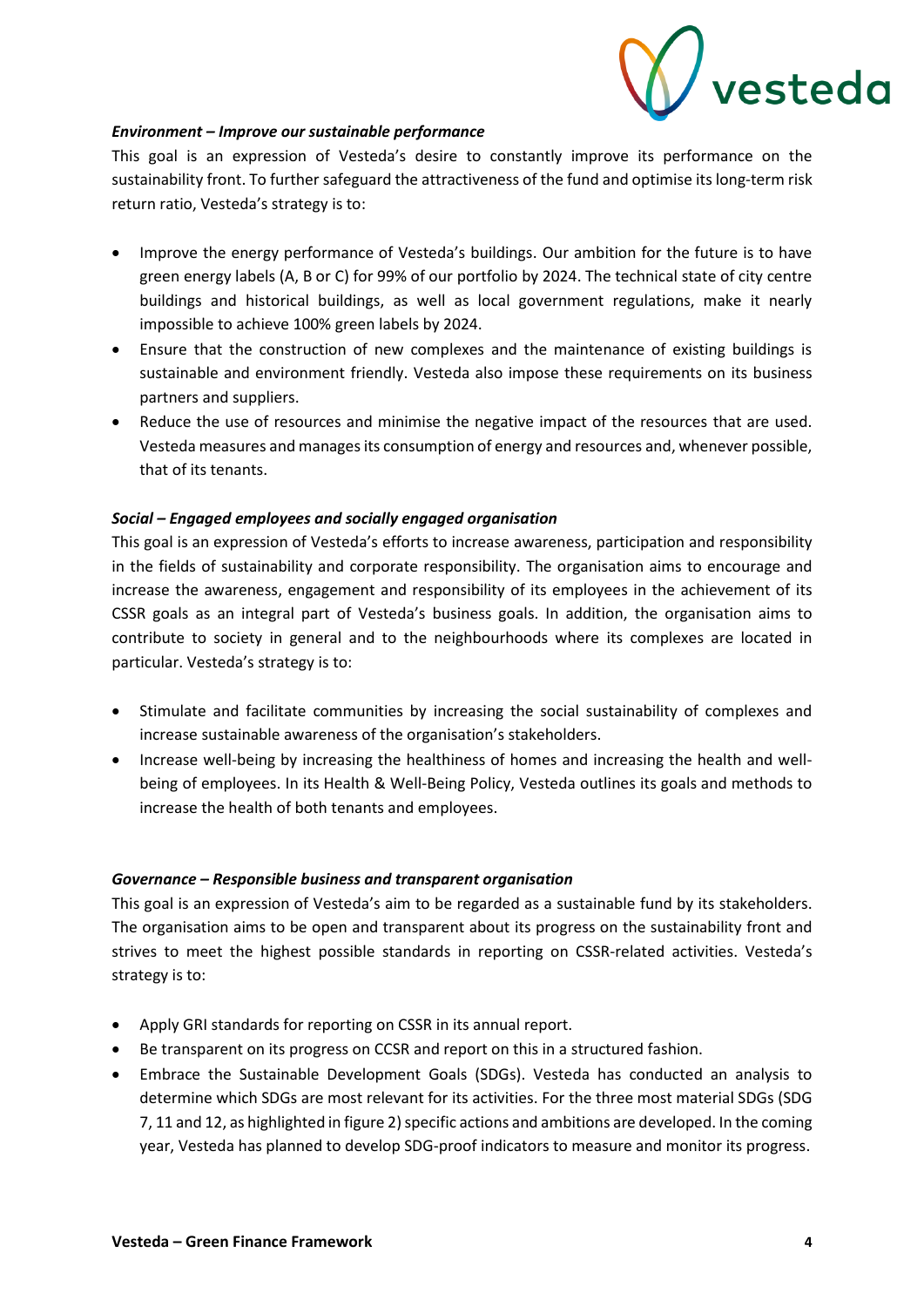

*Figure 2 – Vesteda analysis of relevance per SDG*

• Vesteda participates in the Global Real Estate Sustainability Benchmark (GRESB) and has been awarded a "GRESB 5 Stars rating", indicating that the fund is ranked in the global top 20% with regard to its sustainability performance. GRESB 5 Stars is the highest GRESB rating and a recognition for being an industry leader. Vesteda is committed to remaining a top player in the field of sustainability at a national level. The organisation views its GRESB rating as a means to promote continuous improvement, not an end in itself.

#### <span id="page-4-0"></span>**1.2 Background of the Vesteda Green Finance Framework**

Vesteda has developed its Green Finance Framework ("the Framework") to attract specific funding for sustainable assets which contribute to achieving its sustainability goals. Under this framework, Vesteda can issue a variety of green finance instruments, including green bonds, green private placements, green (syndicated) loans, and green Euro Commercial Paper.

The Framework provides a clear and transparent set of criteria for green finance instruments issued by Vesteda and is consistent with the guidelines of both the Green Bond Principles (ICMA, 2021) and the Green Loan Principles (LMA/APLMA, 2021). As Vesteda recognises the importance of common definitions for sustainable economic activities as well as credible market standards, this 2021 update of the Vesteda Green Finance Framework aims to align the framework as much as possible with the proposed EU Green Bond Standard<sup>2</sup> (July, 2021) and the definitions for sustainable economic activities included in the EU Taxonomy Climate Delegated Act<sup>3</sup> (June, 2021).

<sup>&</sup>lt;sup>2</sup> [https://ec.europa.eu/info/business-economy-euro/banking-and-finance/sustainable-finance/european-green-bond-standard\\_en](https://ec.europa.eu/info/business-economy-euro/banking-and-finance/sustainable-finance/european-green-bond-standard_en)

<sup>3</sup> [https://ec.europa.eu/info/publications/210421-sustainable-finance-communication\\_en#taxonomy](https://ec.europa.eu/info/publications/210421-sustainable-finance-communication_en#taxonomy)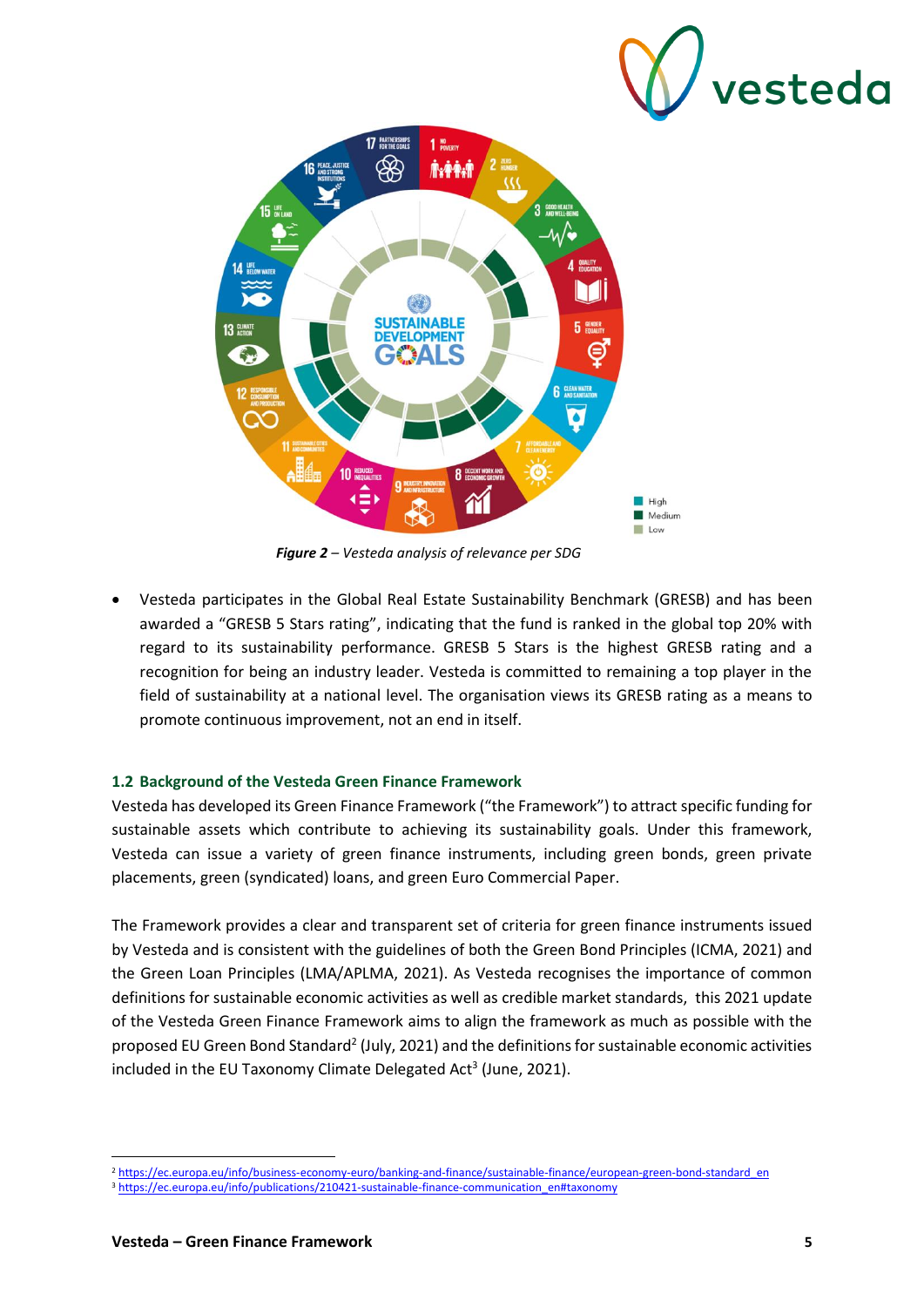

#### **2. Vesteda Green Finance Framework**

The Vesteda Green Finance Framework follows the core components of the voluntary process guidelines of the Green Bond Principles (GPB), Green Loan Principles (GLP), and incorporates the requirements of the proposed EU Green Bond Standard throughout the following sections:

- **1.** Use of proceeds
- **2.** Process for evaluation and selection
- **3.** Management of proceeds
- **4.** Reporting
- **5.** External review

#### <span id="page-5-0"></span>**2.1 Use of proceeds**

Vesteda intends to use an amount equivalent to the net proceeds of the green finance instruments issued under this Framework to exclusively finance or refinance, in whole or in part, assets which contribute to achieving its sustainability goals and the EU environmental objective of Climate Change Mitigation.

To qualify as assets eligible for green finance ("Eligible Assets"), the assets are required to meet the eligibility criteria included in the table below. The Eligible Assets are also mapped on the UN Sustainable Development Goals (SDGs) and the Economic activities included in the EU Taxonomy Climate Delegated Act. All Eligible Assets are located in the Netherlands.

| <b>Asset category &amp;</b><br>mapping on SDGs                                        | <b>Eligibility criteria</b>                                                                                                                                                                                                                                                                                                                             | <b>EU Taxonomy Climate</b><br><b>Delegated Act mapping</b> |
|---------------------------------------------------------------------------------------|---------------------------------------------------------------------------------------------------------------------------------------------------------------------------------------------------------------------------------------------------------------------------------------------------------------------------------------------------------|------------------------------------------------------------|
| <b>Acquisition and</b><br>ownership of<br>buildings<br>AFFORDABLE AND<br>CLEAN ENERGY | <b>Energy efficient residential buildings:</b><br>existing buildings built before 31-12-<br>2020 with at least an EPC Label of "A"<br>or better, or belonging to the top 15%<br>of the Dutch residential building stock in<br>terms of primary energy demand.                                                                                           | 7.7 Acquisition and<br>ownership of buildings              |
| <b>Renovation of existing</b><br>buildings<br>AFFORDABLE AND<br>CLEAN ENERGY          | <b>Refurbished residential buildings:</b><br>existing buildings which have realised a<br>reduction in primary energy demand<br>(PED) of at least 30% and achieved an<br>EPC label of "C" or better. The 30%<br>reduction in primary energy demand<br>took place after obtaining ownership by<br>Vesteda and will be verified by an<br>external advisor. | 7.2 Renovation of<br>existing buildings                    |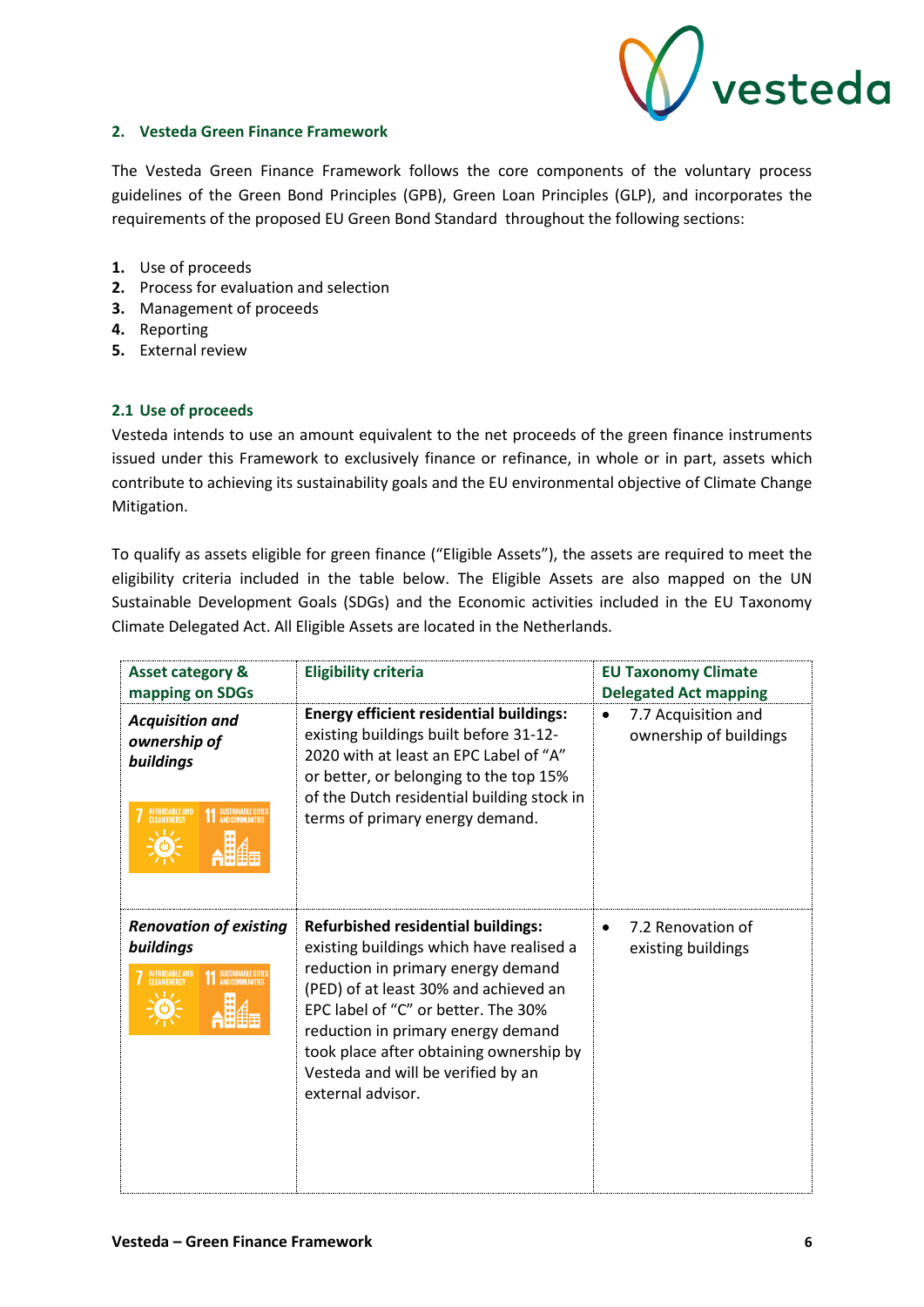|                                                                       |                                                                                                                                                                                                                                                                                                                                                                                                                               | vestedd                                           |
|-----------------------------------------------------------------------|-------------------------------------------------------------------------------------------------------------------------------------------------------------------------------------------------------------------------------------------------------------------------------------------------------------------------------------------------------------------------------------------------------------------------------|---------------------------------------------------|
| <b>Construction of new</b><br>buildings<br><b>14 SUSTAINABLE CITI</b> | New residential buildings that meet<br>any of the following criteria:<br>Permitted before 1-1-2021 and<br>constructed after 1-1-2021: energy<br>performance coefficient of at least<br>0.4<br>New residential buildings permitted<br>$\bullet$<br>and constructed after 1-1-2021 for<br>which the primary energy demand<br>is at least 10% below the Dutch<br>Nearly Zero-Energy Building (NZEB)<br>requirements <sup>4</sup> | 7.1 Construction of new<br>$\bullet$<br>buildings |

#### <span id="page-6-0"></span>**2.2 Process for evaluation and selection**

The use-of-proceeds of this Framework are aligned with the business model and CSSR strategy of Vesteda. The corresponding Eligible Assets are expected to comply with local laws and regulations, including any applicable regulatory environmental and social requirements. In addition, Eligible Assets comply with Vesteda's internal policies and standards related environmental risks and impacts and are evaluated from a sustainability perspective by the Program Manager Sustainability of Vesteda. Relevant policies and standards are available on Vesteda's [corporate website.](https://www.vesteda.com/en/corporate/sustainability/sustainability-related-disclosures)

Compliance with environmental and social regulations, as well as application of Vesteda's policies and standards are used to evidence, to the extent possible and available, the 'Do No Significant Harm ' (DNSH) criteria of the EU Taxonomy and the related 'Minimum (Social) Safeguards'. A full assessment of alignment of Vesteda's compliance with the EU taxonomy was provided by Second Party Opinion Provider Sustainalytics (see chapter 2.5.1).

On at least an annual basis, the Program Manager Sustainability, the Appraisal Manager, the Manager Financial Control and Reporting and the Treasurer (together the "Green Finance Framework Group") will review the list of existing and potential Eligible Assets on whether they meet the eligibility criteria of this framework (outlined in section 2.1) as well as the additional evaluation and selection criteria outlined above. Approved assets will be added to the Eligible Assets portfolio. On a quarterly basis the Treasurer will report to Vesteda's Risk Committee<sup>5</sup> on the compliance of the issued green finance instruments with Vesteda's Green Finance Framework.

#### <span id="page-6-1"></span>**2.3 Management of proceeds**

The Treasurer of Vesteda will manage the net proceeds of the green finance instruments issued under this framework on a portfolio basis. As long as the green finance instruments are outstanding, it is intended to exclusively allocate an amount equivalent to net proceeds of these instruments to a

<sup>4</sup> For buildings larger than 5000 m2, upon completion, the building resulting from the construction undergoes testing for air-tightness and thermal integrity , and any deviation in the levels of performance set at the design stage or defects in the building envelope are disclosed to investors and clients. Alternatively, where robust and traceable quality control processes are in place during the construction process this will be used as alternative to thermal integrity testing. In addition, the life-cycle Global Warming Potential (GWP) of the building resulting from the construction has been calculated for each stage in the life cycle and is disclosed to investors and clients on demand. <sup>5</sup> The composition and tasks of Vesteda's Risk Committee are described in the Vesteda Annual Report 2020, page 74.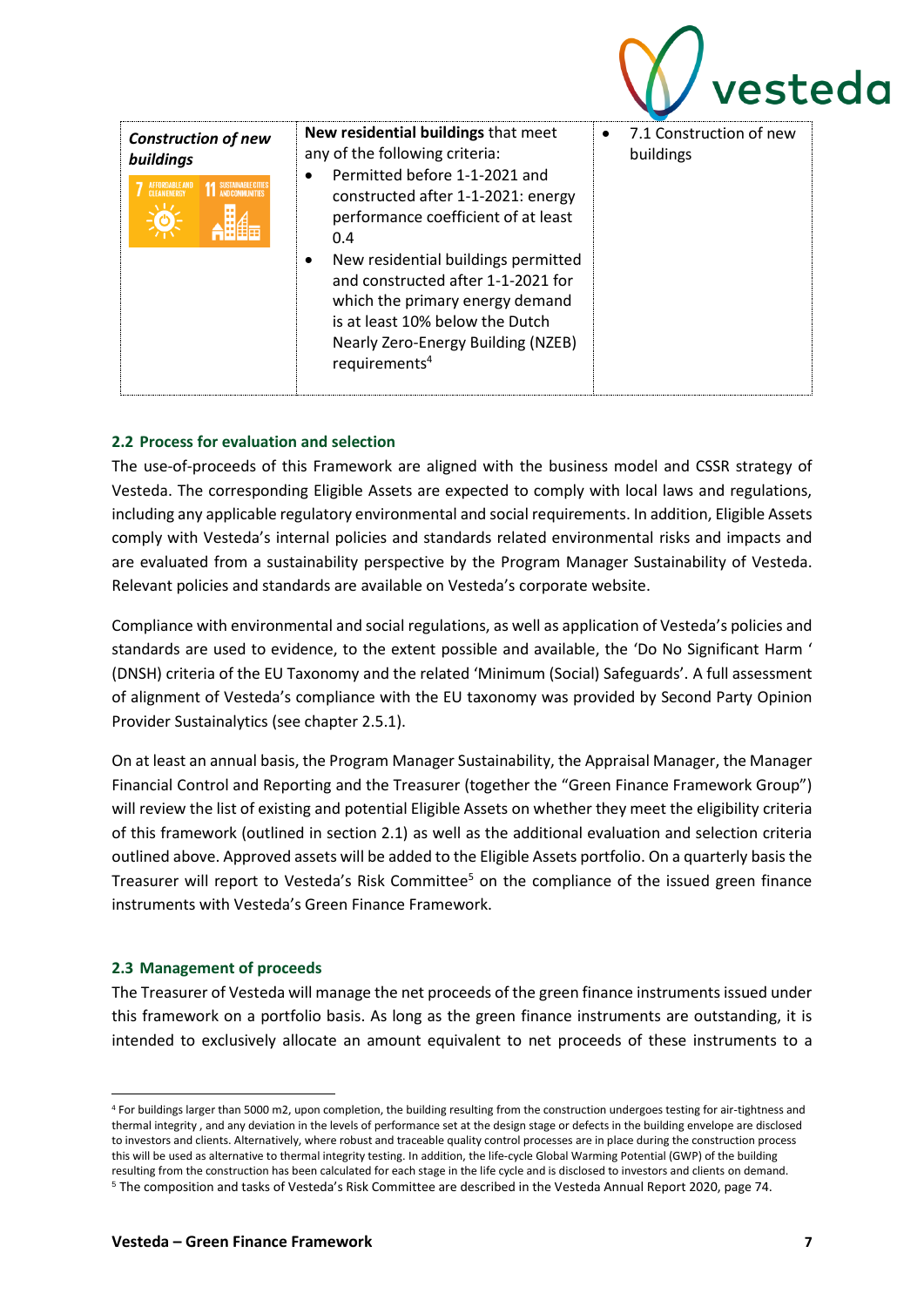

portfolio of Eligible Assets which meet the above-mentioned eligibility criteria and evaluation and selection process.

The Green Finance Framework Group will monitor the portfolio of Eligible Assets on at least an annual basis. If an Eligible Asset is divested or does no longer meet the definition of Eligible Assets as outlined in section 2.1, Vesteda will remove this asset from the portfolio and will strive to replace it with another Eligible Asset as soon as reasonably practicable. Vesteda aims to ensure that the total value of issued green finance instruments does not exceed the value of its portfolio of Eligible Assets.

Vesteda intends to fully allocate the proceeds of issued green finance instruments within a timeframe of maximum 2 years after issuance. Pending the allocation of the net proceeds of issued green finance instruments to the portfolio of Eligible Assets, or in case insufficient Eligible Assets are available, Vesteda commits to manage the unallocated proceeds in line with its treasury criteria.

The allocation of the net proceeds of issued green finance instruments to the portfolio of Eligible Assets will be reviewed and approved by Vesteda's Risk Committee on at least an annual basis, until full allocation of the net proceeds of issued green finance instruments.

#### <span id="page-7-0"></span>**2.4 Reporting**

#### <span id="page-7-1"></span>*2.4.1 Allocation of proceeds reporting*

On at least an annual basis and until full allocation, Vesteda will prepare a report to update investors on the allocation of the net proceeds of issued green finance instruments. The allocation report provides information about:

- The total outstanding volume (in EUR) of green finance instruments issued under the Framework.
- The allocation of the net proceeds of issued green finance instruments to a portfolio of Eligible Assets, including a breakdown of allocation to the specific Use of Proceeds on an aggregated basis.
- An overview of Eligible Assets by geographical area (country level).
- The share of Eligible Assets that is aligned with the EU Taxonomy Climate Delegated Act
- The value of unallocated proceeds (if any).
- The share of financing vs. refinancing and the average lookback $6$  period of the portfolio.
- An overview of the Eligible Assets by nature of what is being financed (assets, capital expenditures).

#### <span id="page-7-2"></span>*2.4.2 Impact reporting*

On an annual basis, Vesteda will report to investors on the impact of their investments from a sustainability / non-financial perspective. Where feasible, this report will provide information regarding:

<sup>6</sup> The average lookback period is the average number years prior to the year of issuance when buildings became eligible. This is aligned with the moment the label was provided by the Netherlands Enterprise Agency confirming an energy efficient building or energy efficiency improvements as outlined in chapter 2.1.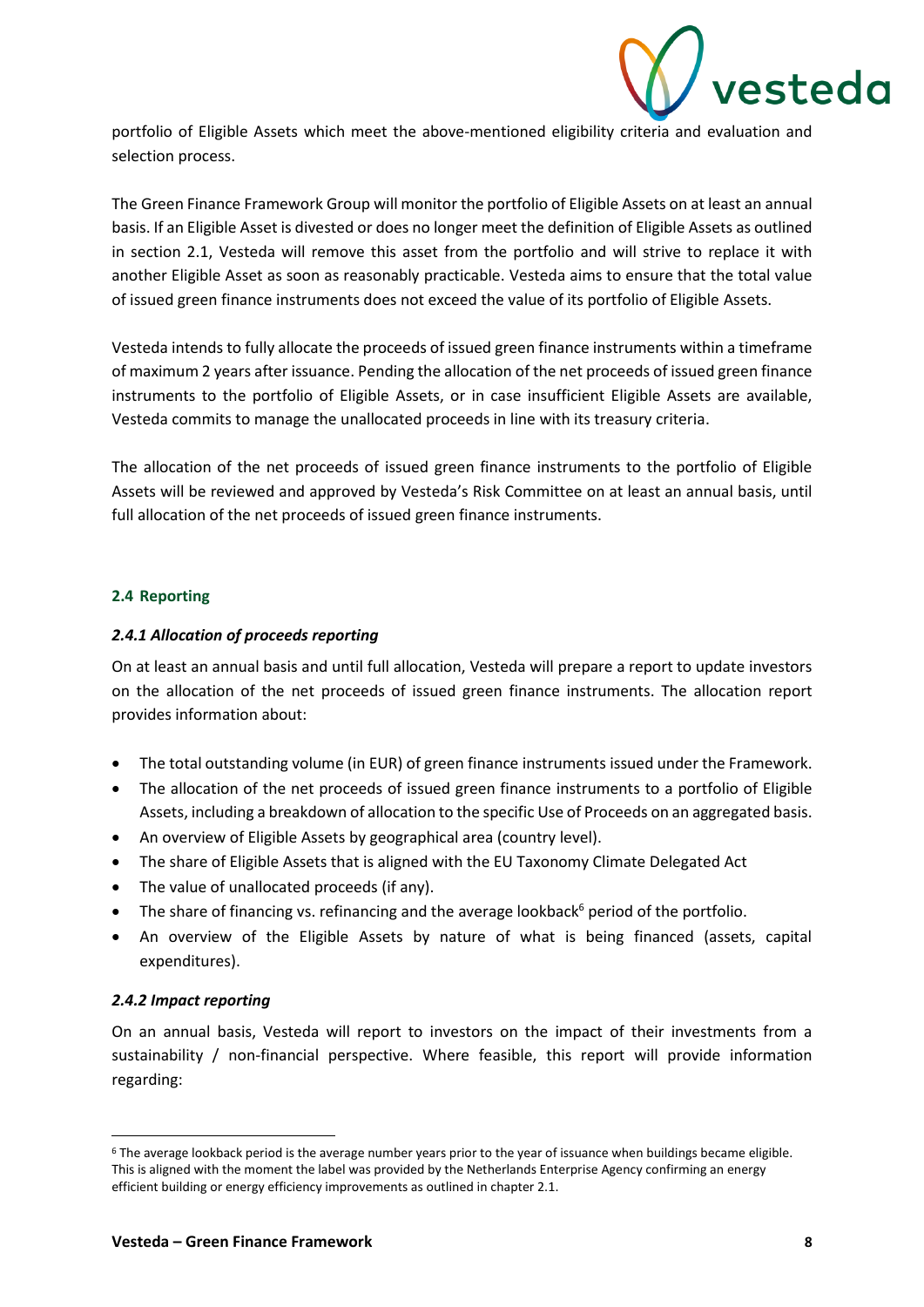

- Estimated energy savings (in MWh/GWh and/or GJ/TJ) through the portfolio of energy efficient residential buildings in comparison with a representative average Dutch residential portfolio and the accompanying greenhouse gas emission avoidance (in tonnes of  $CO<sub>2</sub>$  equivalent).
- Estimated energy savings (in MWh/GWh and/or GJ/TJ) through the portfolio of refurbished residential buildings and the accompanying greenhouse gas emission avoidance (in tonnes of  $CO<sub>2</sub>$ equivalent).
- Total energy savings (in MWh/GWh and/or GJ/TJ) and the accompanying greenhouse gasemission avoidance (in tonnes of  $CO<sub>2</sub>$  equivalent).
- Examples or case studies of Eligible Assets.

To promote transparency and contribute to the harmonisation of impact reporting methodologies, Vesteda intends to align its impact reporting with the ICMA Harmonized framework for Impact Reporting (June 2021)<sup>7</sup>.

Besides the abovementioned impact indicators, the impact reporting may provide an estimation of adverse environmental and social impacts related to the Eligible Green Project portfolio and how these are managed and mitigated by Vesteda.

#### <span id="page-8-0"></span>**2.5 External review**

#### <span id="page-8-1"></span>*2.5.1 Pre-issuance verification*

Vesteda's Green Finance Framework is reviewed by Sustainalytics, who provided a pre-issuance verification in the form of a Second Party Opinion. The Second Party Opinion report concluded that Sustainalytics is confident that Vesteda is well-positioned to issue green bonds and that the Vesteda Green Finance Framework is robust, transparent, and in alignment with the four core components of the Green Bond Principles 2021and Green Loan Principles 2021.

Sustainalytics has assessed Vesteda's Green Finance Framework for alignment with the EU Taxonomy, and is of the opinion that, of the Framework's three eligibility criteria (which map to three EU activities), one aligns, and two partially aligns with the applicable Technical Screening Criteria ("TSC") in the EU Taxonomy and eight align and two partially aligns with the 'Do No Significant Harm '("DNSH") Criteria. No categories were determined to be not aligned. Sustainalytics is also of the opinion that the activities and projects to be financed under the Framework will be carried out in alignment with the EU Taxonomy's Minimum Safeguards.

The Second Party Opinion is available on the investor relations section of Vesteda's corporate website, under credit investors.

<sup>7</sup> [https://www.icmagroup.org/assets/documents/Sustainable-finance/2021-updates/Handbook-Harmonised-Framework-for-](https://www.icmagroup.org/assets/documents/Sustainable-finance/2021-updates/Handbook-Harmonised-Framework-for-Impact-Reporting-June-2021-100621.pdf)[Impact-Reporting-June-2021-100621.pdf](https://www.icmagroup.org/assets/documents/Sustainable-finance/2021-updates/Handbook-Harmonised-Framework-for-Impact-Reporting-June-2021-100621.pdf)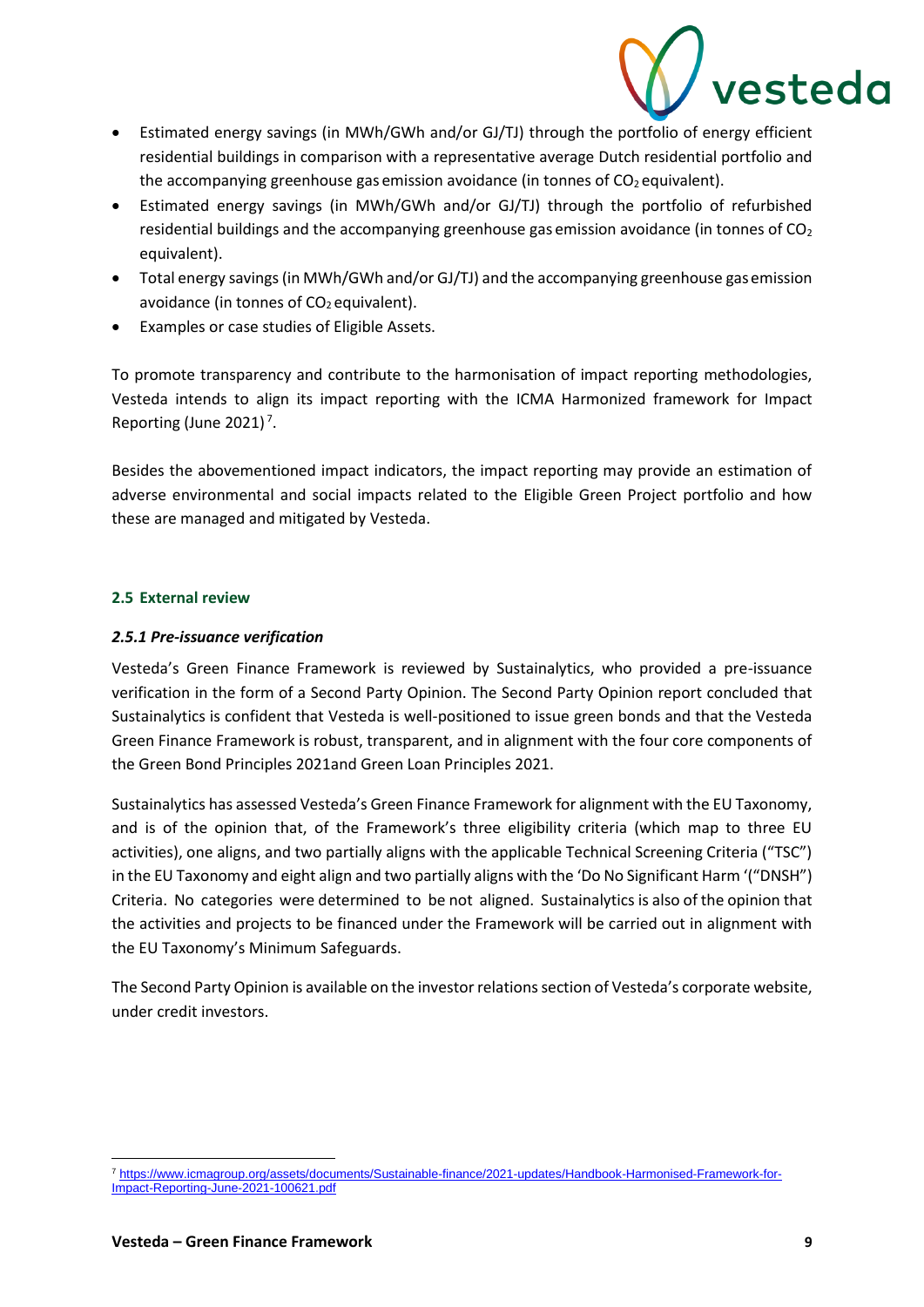

#### <span id="page-9-0"></span>*2.5.2 Post-issuance verification*

Vesteda will appoint an independent verifier to provide a post-issuance review addressing the allocation of the net proceeds of issued green finance instruments on an annual basis until full allocation, or in case of significant changes in the allocation of proceeds. The independent verification report will be published on the investor relations section of Vesteda's corporate website, under credit investors.